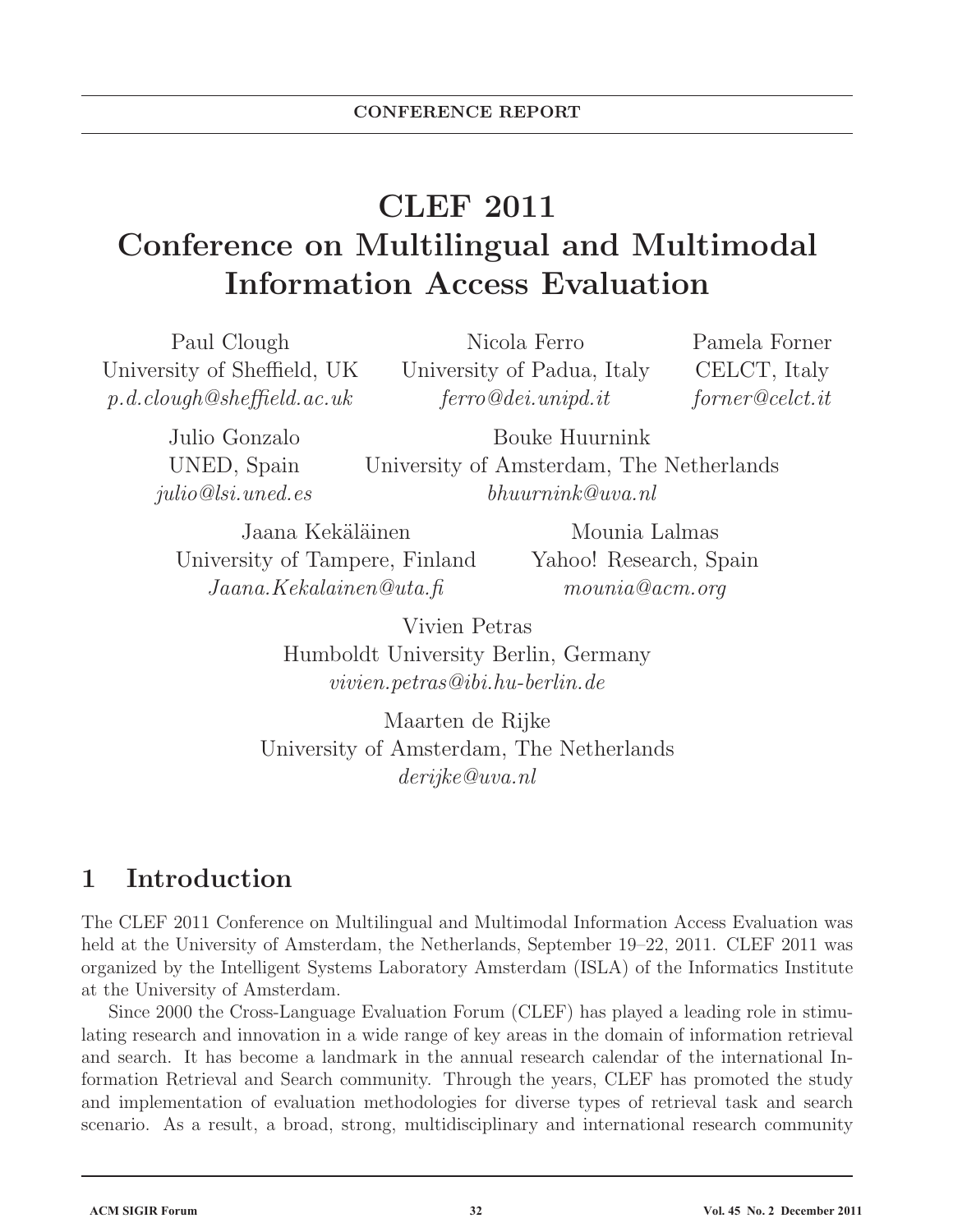has been created, which covers and spans the different areas of expertise needed to deal with the evaluation of solutions to challenging information tasks.

Until 2010, the outcomes of experiments carried out under the CLEF umbrella were presented and discussed at annual workshops in conjunction with the European Conference on Research and Advanced Technology for Digital Libraries (renamed in 2011 as the International Conference on Theory and Practice of Digital Libraries). CLEF 2010 [1] represented a radical departure from this "classic" CLEF format. While preserving CLEF's traditional core business and goals, namely benchmarking activities carried out in various tracks, we complemented these activities with a peer-reviewed conference component aimed at advancing research in the evaluation of complex information systems for cross-language tasks and scenarios. CLEF 2010 was thus organized as an independent four-day event consisting of two main parts, a peer-reviewed conference followed by a series of laboratories and workshops.

CLEF 2011 continued to implement this new format, with keynotes, contributed papers and lab sessions, but with some changes. First, in this year's event we interleaved the conference presentations and the laboratories over a three and a half day period. Second, we added "community sessions" aimed at creating awareness of funding opportunities, offering networking opportunities, and infrastructure developed to help support large-scale retrieval experiments.

Overall, CLEF 2011 was attended by more than 170 people from different academic and industrial institutions; an increase of over 20% from last year. The majority of participants came from Europe, but attendance from all around the world increased this year, in particular from the United States with 15 participants. During the closing session participants were asked to fill in a short online SurveyMonkey questionnaire indicating their thoughts about the format of the event, with 3 multiple choice questions and room for text comments  $\frac{1}{1}$ . A total of 47 participants (27%) responded. The results of the survey indicated that the CLEF community largely supported the new, hybrid format for the conference which interleaved the usual lab (formerly track) sessions with peer-reviewed paper presentations, community sessions and keynote speeches. We found doing an online survey during the closing session to be a rapid and effective method of obtaining participant feedback, and would recommend this to the organizers of other conferences.

#### **2 CLEF 2011: The Conference**

An initial call for papers was issued before the end of 2010. Overall, 23 papers were submitted (19 full and 4 short), a slight increase with respect to last year. In total, 14 papers (10 full and 4 short) were finally accepted with an overall acceptance rate of 61%. The accepted papers and the abstracts of the invited talks were published by Springer in their Lectures Notes for Computer Science (LNCS) series [2].

This year, the papers accepted for the conference included research on evaluation methods and settings, natural language processing within different domains and languages, multimedia, and reflections on CLEF. Most of the papers (10 out of 14) were experimental studies exploiting standard IR collections (e.g. ImageCLEF 2010, FIRE 2010, TREC 7&8, WEPS-3), but also non-IR and own collections, as well as web, were utilized as a test environment. Two papers discussed evaluation metrics with no empirical setting, one paper proposed a new framework for experiments

<sup>1</sup>http://tinyurl.com/clef2012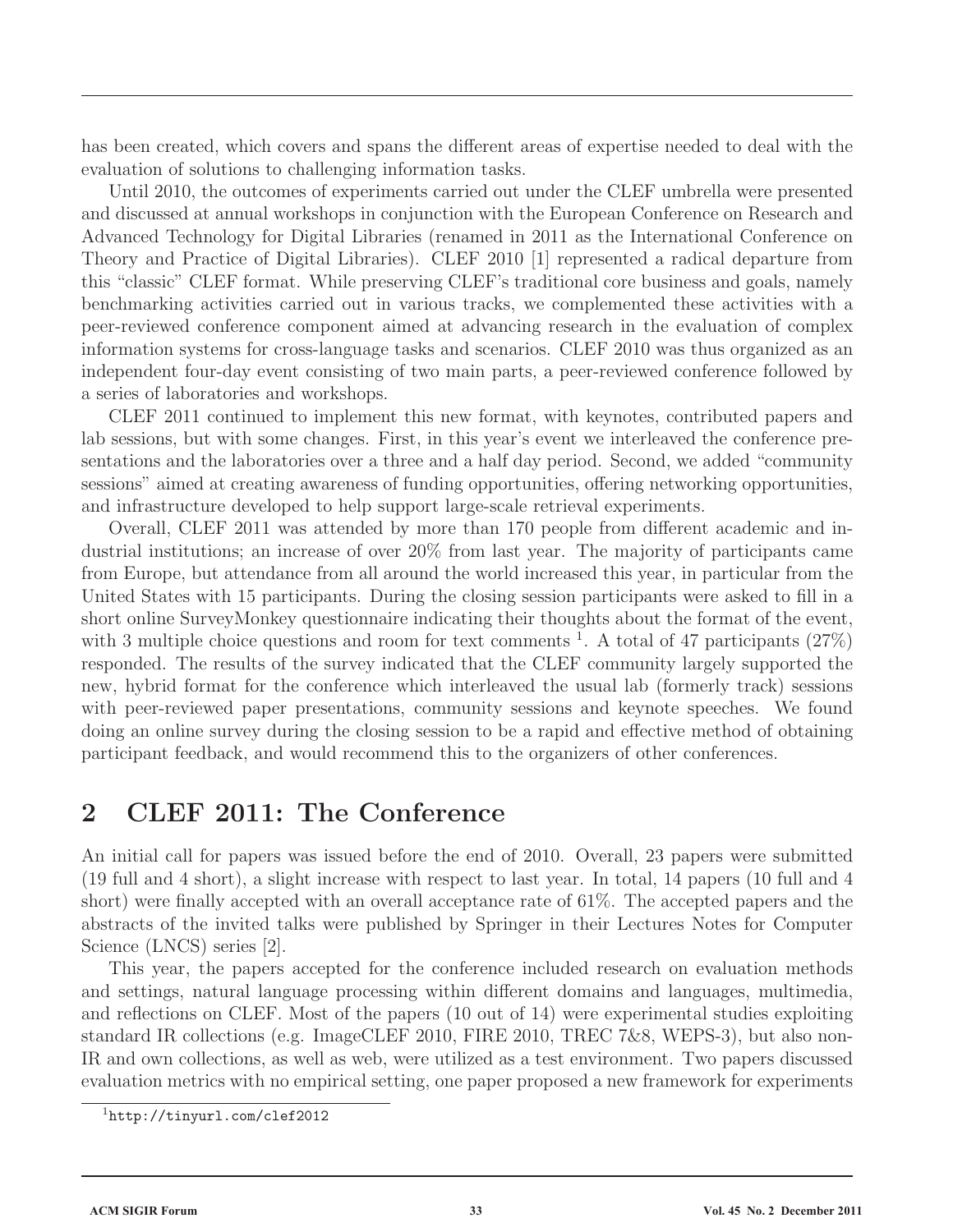and one was a bibliometric analysis.

Two keynote speakers highlighted important developments in the field of evaluation. Elaine Toms, from the University of Sheffield (UK), focused on the role of users in evaluation. In her talk titled "Would you trust your IR system to choose your date? Re-thinking IR Evaluation in the 21st Century", she argued that at present, evaluation has moved from an emphasis on topical relevance, to an emphasis on measuring almost anything that can be quantified. The talk examined some of the pitfalls in existing approaches, and discussed the issues involved in designing more effective evaluation approaches for assessing interactive IR systems. Omar Alonso, from the Microsoft Corporation, California (USA) presented a framework for the use of crowdsourcing experiments in the setting of retrieval evaluation. In his talk titled "Crowdsourcing for Information Retrieval Experimentation and Evaluation", he explored some directions that may influence the outcome of a task and presented a framework for conducting crowdsourcing experiments making some emphasis on a number of aspects that should be of importance for all sorts of IR-like tasks.

The community session at CLEF 2011 was organized around a strategic EU meeting, a networking session organized by the Chorus Network of Excellence, an Evaluation Initiatives session with overviews from other benchmarking fora, and an infrastructure session dedicated to the DIRECT system for handling and visualizing data resulting from retrieval experiments.

#### **3 CLEF 2011: The Lab Sessions**

The CLEF Labs are a continuation of tracks from previous CLEF workshops. In 2010, CLEF went from being a workshop collocated with an existing conference to a conference in its own right. The CLEF Labs are an integral part of the conference and two different types of lab are offered: (1) benchmarking or "campaign-style" and (2) workshop-style. The benchmarking labs on the whole follow the traditional ("campaign-style") cycle of activities in a large-scale information retrieval evaluation experiment set-up. Workshop-style labs are offered as a way of exploring possible benchmarking activities and to provide a means to discuss information retrieval evaluation issues from different perspectives.

A call for lab proposals was distributed in October 2010 and a lab selection committee was formed from leading IR researchers (see Acknowledgements). Lab proposals were requested to include a detailed description of the topics and goals of the lab, the target audience, potential opportunities for future versions of the lab, as well as details about the planning and organisation of the lab (e.g., suggested tasks, the data collections used in the lab, the background of lab organizers and steering committee members, etc.).

Seven lab proposals were accepted for CLEF 2011: 6 benchmarking labs and 1 workshop. By August 2011, 96 research groups had submitted experimental results in a benchmarking activity and 107 participants registered to attend one of the lab sessions at CLEF. The results of the activities of the labs are reported in the working notes, available on-line [3]. It is hoped that they will also give rise to post-conference publications in journals or separate volumes.

The following benchmarking labs ran in CLEF 2011:

**CLEF-IP:** IR in the IP domain: CLEF-IP used a collection of ca. 2 million patent documents in English, German, and French, together with patent images. Four tasks were organized: the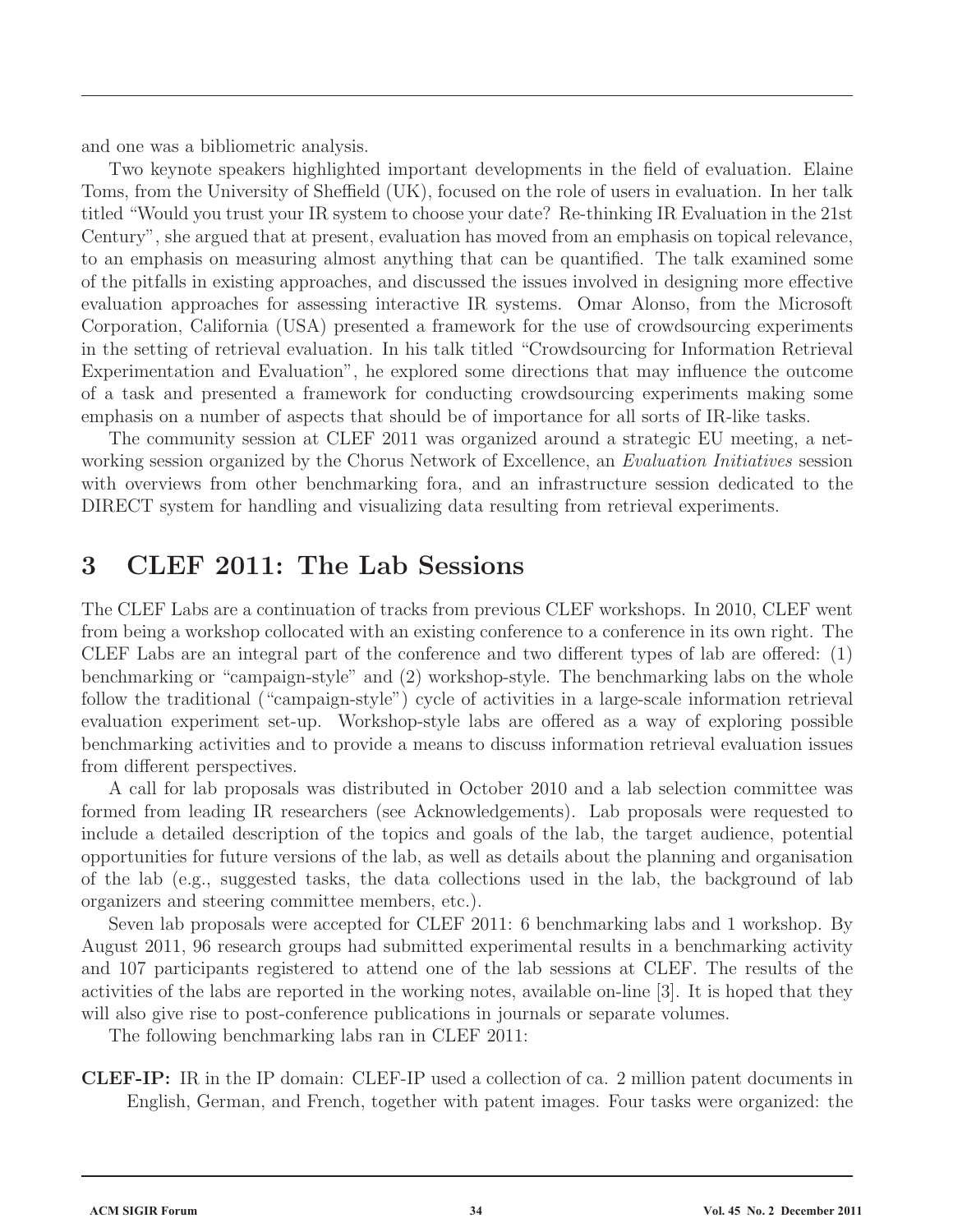Prior Art Candidate Search task for finding potential prior art for a document, the Imagebased Document Retrieval for finding patent documents or images for a patent document containing images, the Classification task for classifying documents according to the International Patent Classification scheme and the Image-based Classification task for categorising patent images into pre-defined image categories.

- **Cross-Language Image Retrieval (ImageCLEF):** This was the 9th year of running this track in CLEF. Four tasks were offered this year: image retrieval from Wikipedia, medical image retrieval with a data collection from the scientific literature, visual plant species classification of leaf images and a photo annotation task based on user-generated annotations/tags from Flickr.
- **LogCLEF:** In its 3rd CLEF year, the aim of LogCLEF was to analyse transaction logs and classify queries in order to help with understanding user's search behavior in multilingual contexts. Three tasks were organized: a query language identification task, a query classification task against a set of predetermined categories and the analysis of logs with respect to the "success" of a query. Three different log files were made available: logs from The European Library; logs from the Sogou Chinese search engine; and logs from Deutsche Bildungsserver.
- **MusiCLEF:** This was a newcomer to CLEF and the first year of running the lab. The goal of this lab was to aid the development of novel methodologies for both content-based and contextual-based (e.g. tags, comments, reviews, etc.) access and retrieval of music. Two tasks were offered in 2011: content- and context-based music retrieval for music categorisation and music identification for the clustering of the same (or similar) works. The test collection consisted of 10,000 songs in MP3 format.
- **QA4MRE Question Answering for Machine Reading Evaluation:** This was a new task proposed by organizers of the previous Question Answering (QA) track of CLEF. The aim of this lab was to evaluate machine reading ability through question answering and reading comprehension tests. The task involved answering multiple choice questions based on reading a single document and with some inference from previously-acquired background knowledge. Additionally, a pilot task was offered that involved detection of negation and modality in texts.
- **Uncovering Plagiarism, Authorship, and Wikipedia Vandalism (PAN):** This is the second year of running PAN at CLEF and three tasks were offered to participants: plagiarism detection, author identification and Wikipedia vandalism detection. The last task sought to support users of Wikipedia in their search for "vandalized" pages.

The following workshop-style lab was also held at CLEF 2011:

**CHiC 2011 - Cultural Heritage in CLEF:** This workshop aimed at surveying use cases for information access to cultural heritage materials and review evaluation initiatives and approaches in order to identify future opportunities for novel evaluation experiments and measures. Workshop participants were asked to introduce their ideas for possible evaluation scenarios.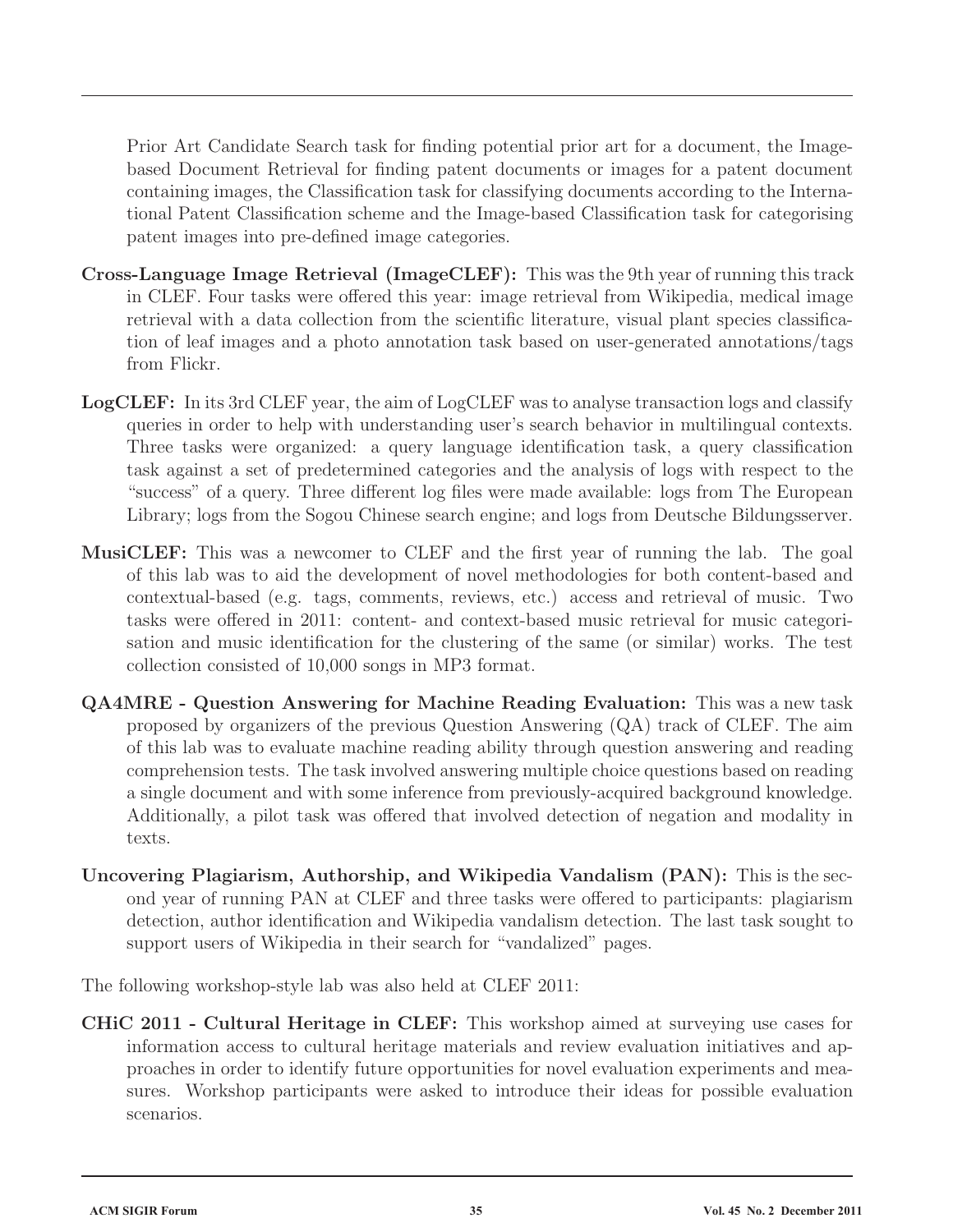#### **4 CLEF Charter**

During CLEF 2011 we prepared the CLEF charter, which explicitly defines the objectives, scope, and organization of the CLEF Initiative. We summarize these here.

The CLEF Initiative is a self-organized body whose main mission is to promote research, innovation, and development of information access systems with an emphasis on multilingual and multimodal information with various levels of structure. CLEF promotes research and development by providing an infrastructure for: multilingual and multimodal system testing, tuning and evaluation; investigation of the use of unstructured, semi-structured, highly-structured, and semantically enriched data in information access; creation of reusable test collections for benchmarking; item exploration of new evaluation methodologies and innovative ways of using experimental data; discussion of results, comparison of approaches, exchange of ideas, and transfer of knowledge.

The CLEF Initiative is organized by an Executive Board and a Steering Committee. The main purpose of the Steering Committee is to ensure the continuity and the quality of the CLEF Initiatives. The Executive Board is responsible for successful running of the CLEF Initiative. It is comprised of the Steering Committee Chair and two Deputy Chairs, responsible for assisting the Steering Committee Chair in overseeing the organization of the Evaluation Labs and the Conference, ensuring continuity of the event organization over the years.

Each yearly CLEF cycle is structured in two main parts. Firstly, a series of Evaluation Labs, i.e., laboratories to conduct evaluation of information access systems and workshops to discuss and pilot innovative evaluation activities. Secondly, a peer-reviewed Conference on a broad range of issues, including: investigation continuing the activities of the Evaluation Labs; experiments using multilingual and multimodal data; and research in evaluation methodologies and challenges. Each yearly cycle is organized by the following Chairs and Committees: the General Chair(s) and the Organizing Committee; the Evaluation Labs Chair(s) and the Evaluation Labs Selection Committee; and the Conference Program Chair(s) and the Program Committee.

### **5 CLEF 2012 and Beyond**

CLEF 2012 will follow a similar format as CLEF 2010 and 2011, namely conference plus labs and workshops, and will be organized by the Sapienza University of Rome, Italy, in September 2012. The general co-chairs will be Tiziana Catarci, from Sapienza University of Rome (Italy), and Djoerd Hiemstra, from University of Twente (The Netherlands), the program co-chairs will be Anselmo Peñas, from National Distance Learning University (Spain), and Giuseppe Santucci, from Sapienza University of Rome (Italy), and the lab co-chairs will be Jussi Karlgren, from Swedish Institute of Computer Science (Sweden) and Christa Womser-Hacker, from University of Hildesheim (Germany). A call for lab proposals will be issued in October 2011 and an initial call for papers will be issued by the end of the year. We are planning the introduction of a best paper award for the conference portion of CLEF 2012.

Looking towards CLEF 2013, the plan is to open a bid around December 2011. The purpose of the bid will be to allow interested institutions and organizations to apply and compete for organization and hosting of the event. Details of the selection criteria will be made available when the bid is opened.